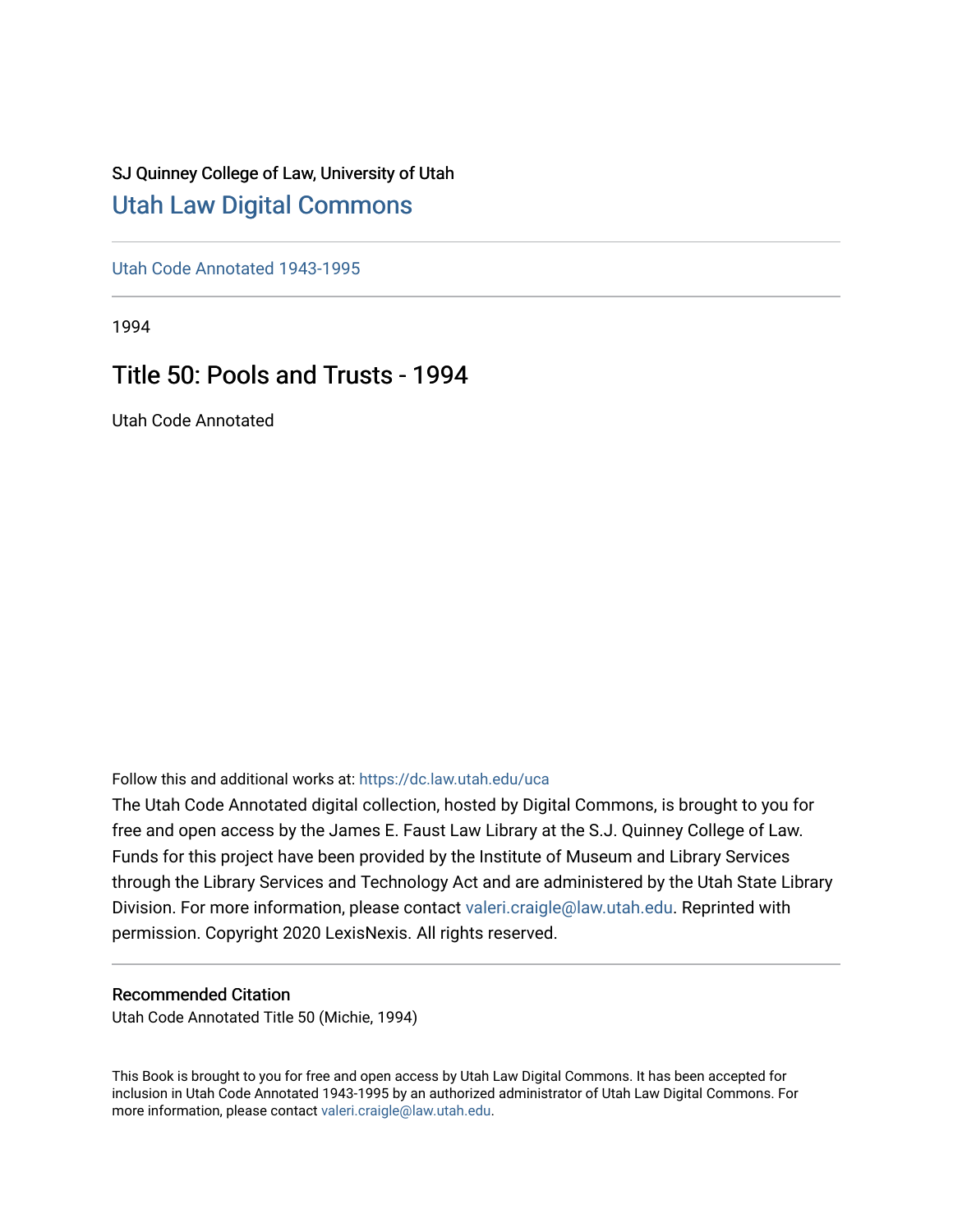# **TITLE 50**

# **POOLS AND TRUSTS**

#### **Chapter**

- 1. General Provisions [Repealed].
- 2. Unjust Discrimination Against Newspapers.
- 3. Dairy Products Trade Practices [Repealed].

# **CHAPTER 1 GENERAL PROVISIONS**

**(Repealed by Laws 1979, ch. 79,** § **17.)** 

### **50-1-1 to 50-1-10. Repealed.**

**Repeals.** - Sections 50-1-1 to 50-1-10 (R.S. 1898 & C.L. 1907, §§ 1752 to 1761; C.L. 1917, §§ 4475 to 4484; R.S. 1933 & C. 1943, 73-1-1 to 73-1-10), prohibiting monopolistic practices,

were repealed by Laws 1979, ch. 79, § 17. For present provisions, see §§ 76-10-911 to 76-10- 926.

# **CHAPTER 2**

# **UNJUST DISCRIMINATION AGAINST NEWSPAPERS**

| $\operatorname{Section}$ |                                                 | Section   |                                       |
|--------------------------|-------------------------------------------------|-----------|---------------------------------------|
| $50-2-1.$                | Business of gathering and vending               | $50-2-5.$ | Contracts in violation, void.         |
|                          | news a matter of public interest.               | $50-2-6.$ | Evidence to establish trust or combi- |
| $50 - 2 - 2.$            | Discrimination against newspaper                |           | nation.                               |
|                          | publishers forbidden.                           | $50-2-7.$ | Telephone and telegraph companies     |
| $50 - 2 - 3$ .           | Combinations to control news un-<br>lawful.     |           | deemed agents of vendors.             |
| $50-2-4.$                | Discrimination in service charges<br>forbidden. |           |                                       |
|                          |                                                 |           |                                       |

### **50-2-1. Business of gathering and vending news a matter of public interest.**

All persons, all associations of persons and all corporations engaged in the business of buying, gathering or accumulating information or news for publication, and vending, supplying, distributing or disseminating the same for publication, either to the members of such associations or corporations or otherwise, shall be deemed to be engaged in a business upon which a public interest is engrafted, and shall make no distinction with respect to newspaper publishers desiring to purchase such news or information for publication.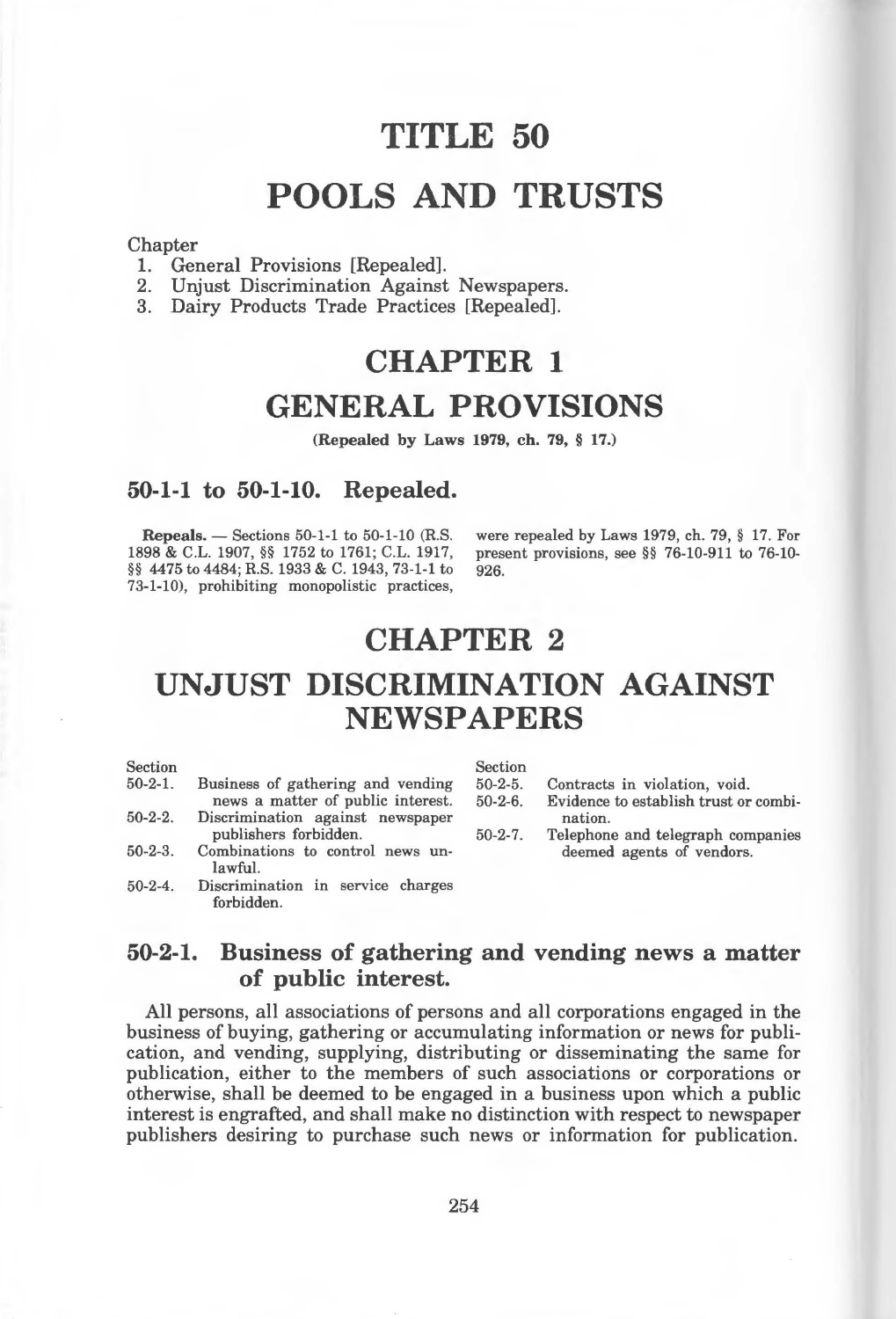**History: L. 1905, ch. 106,** § **l; C.L. 1907,**  § **1762x; C.L. 1917,** § **4490; R.S. 1933** & **C. 1943, 73-2-1.** 

Cross-References. - Libel by newspapers, Title 45, Chapter 2. Publication of official notices, §§ 45-1-1, 45-1-2.

#### COLLATERAL REFERENCES

**C.J.S.** - 58 C.J.S. Monopolies § 77. **Key Numbers.** - Monopolies  $\approx$  12(3).

### **50-2-2. Discrimination against newspaper publishers forbidden.**

It shall be unlawful for any person, association of persons or corporation engaged in gathering and furnishing news for publication to make any discrimination or distinction with respect to persons engaged in publishing newspapers.

**History: L. 1905, ch. 706,** § **2; C.L. 1907,**  § **1762xl; C.L. 1917,** § **4491; R.S. 1933** & **C. 1943, 73-2-2.** 

#### 50-2-3. Combinations to control news unlawful.

Any combination having for its object or effect the controlling of information or news gathered or accumulated for distribution and publication shall be deemed a trust, and hostile to the public welfare, and is prohibited and declared unlawful.

History: L. 1905, ch. 106, § 2; C.L. 1907, § 1762x2; C.L. 1917, § 4492; R.S. 1933 & C. 1943, 73-2-3.

### **50-2-4. Discrimination** in **service charges forbidden.**

All associations of persons and corporations engaged in the business of gathering and disseminating information or news for publication by their members or stockholders, or otherwise, shall be deemed to be engaged in a business in which the public is interested, and shall furnish such news to any and all newspapers desiring to publish the same at the same price as charged to the members of such association or corporation, or stockholders of any such corporation, without discrimination between the members or stockholders and such newspapers desiring to publish such information and news; and shall render equal and impartial service to all publishers of newspapers who shall offer to pay a reasonable price therefor.

History: L. 1905, ch. 106, § 3; C.L. 1907, § 1762x3; C.L. 1917, § 4493; R.S. 1933 & C. 1943, 73-2-4.